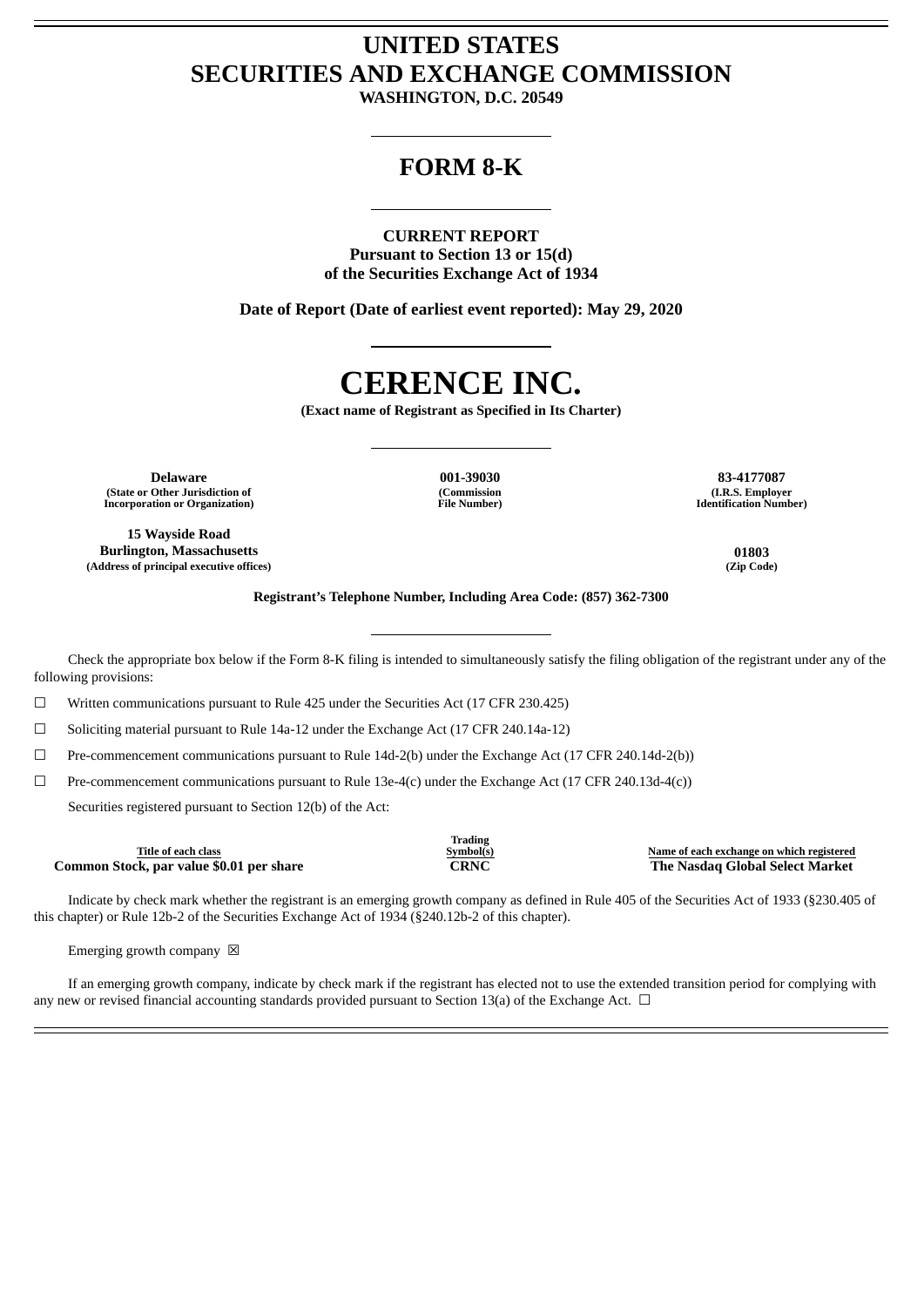### **Item 8.01 Other Events.**

On May 29, 2020, Cerence Inc. issued a press release announcing that it had priced an offering of \$150 million aggregate principal amount of convertible senior notes due 2025. A copy of the press release is filed as Exhibit 99.1 hereto and is incorporated herein by reference.

#### **Item 9.01 - Financial Statements and Exhibits**

### *(d) Exhibits*

| Exhibit<br><b>Number</b> | <b>Description</b>                                        |
|--------------------------|-----------------------------------------------------------|
| 99.1                     | Press release, dated May 29, 2020, issued by Cerence Inc. |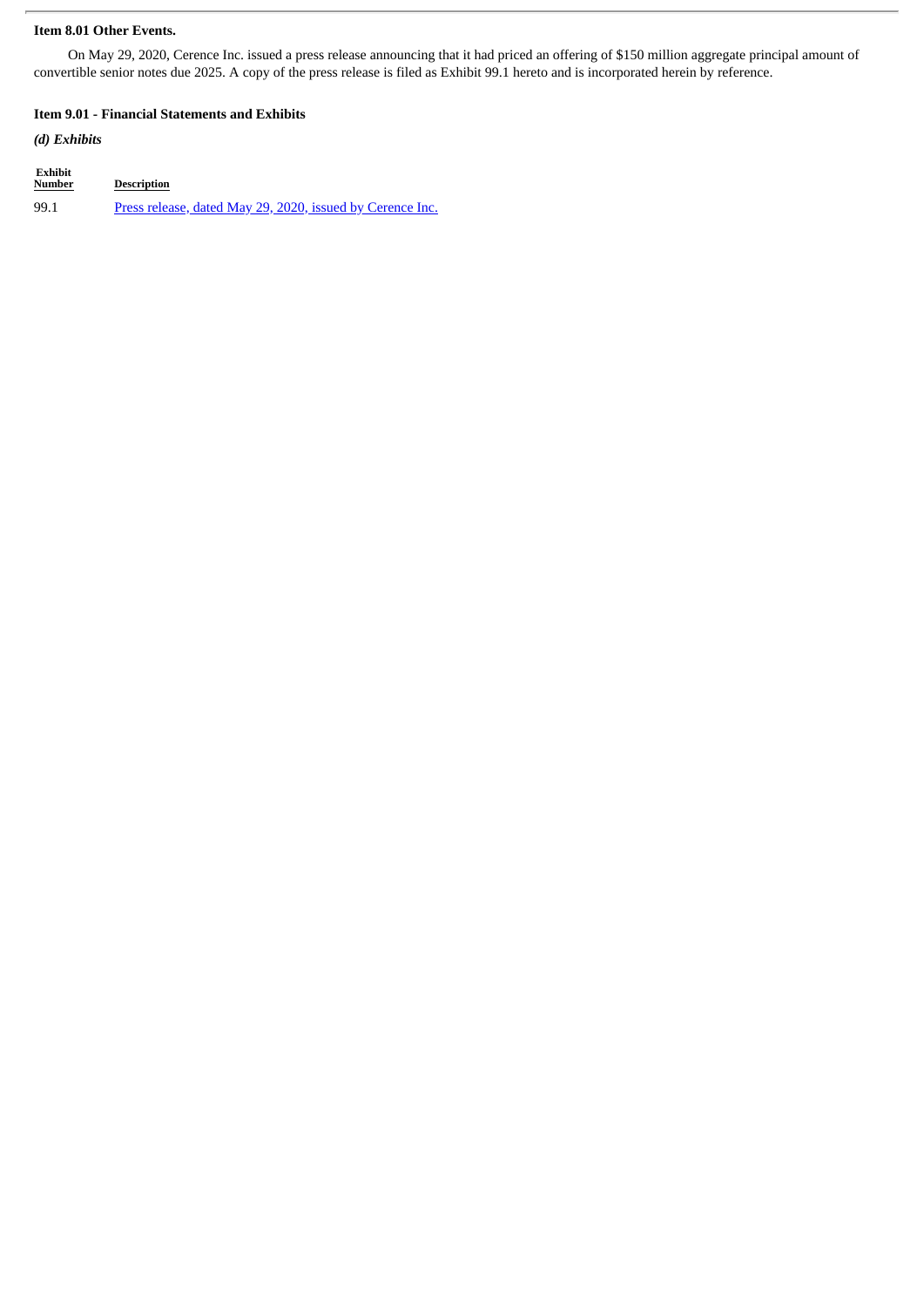**SIGNATURE**

Pursuant to the requirements of the Securities Exchange Act of 1934, the registrant has duly caused this report to be signed on its behalf by the undersigned hereunto duly authorized.

# Date: May 29, 2020 **CERENCE INC.**

By: /s/ Mark Gallenberger

Name: Mark Gallenberger<br>Title: Chief Financial Off

Chief Financial Officer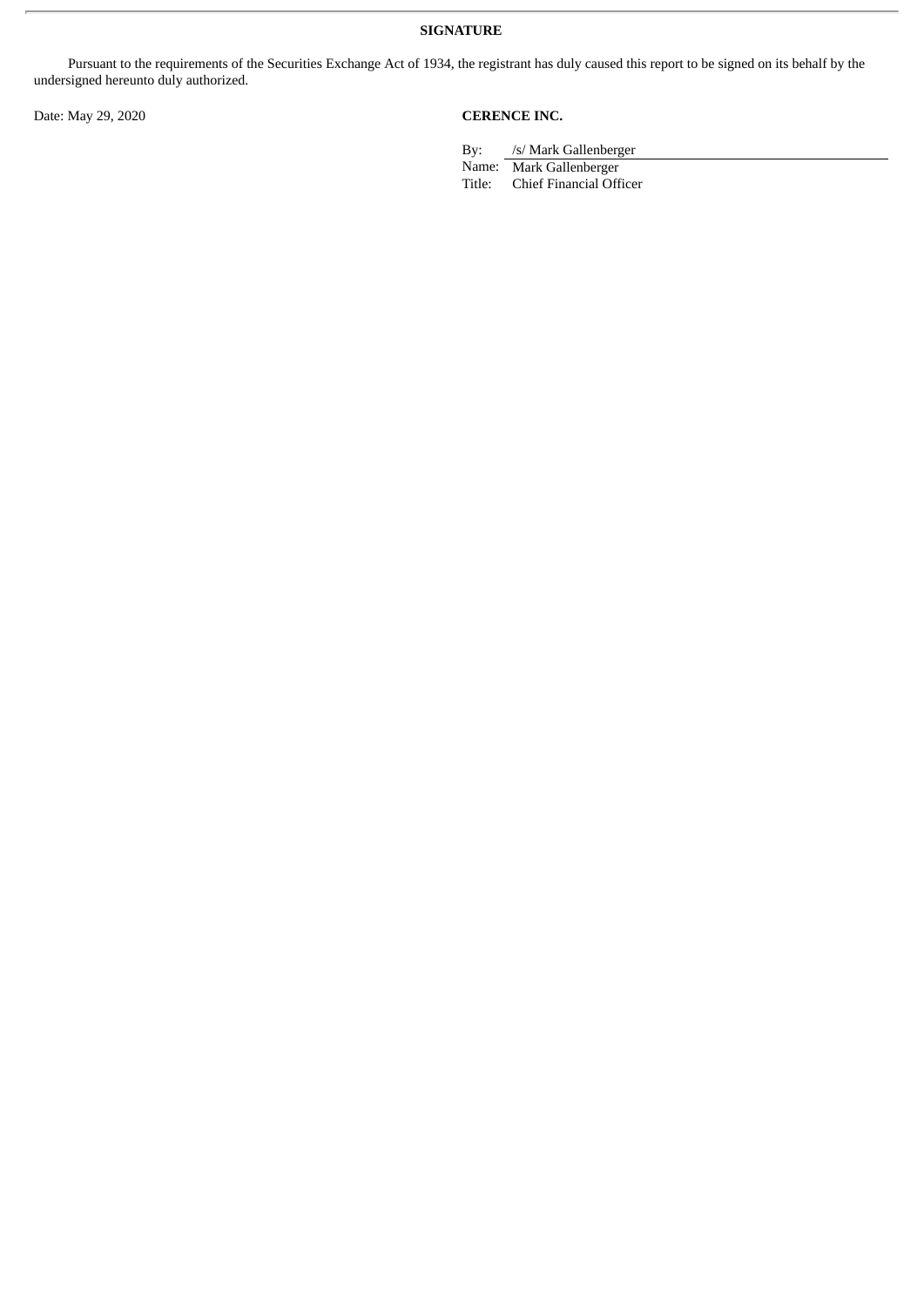#### <span id="page-3-0"></span>**Cerence Inc. Prices Offering of \$150 Million 3.00% Convertible Senior Notes due 2025**

BURLINGTON, Mass., May 29, 2020 - Cerence Inc. (NASDAQ: CRNC), AI for a world in motion, announced today the pricing of \$150.0 million aggregate principal amount of 3.00% convertible senior notes due 2025 (the "notes") in a private offering (the "offering") only to persons reasonably believed to be qualified institutional buyers pursuant to Rule 144A under the Securities Act of 1933, as amended (the "Securities Act"). In connection with the offering, Cerence granted the initial purchasers an option to purchase up to an additional \$25.0 million aggregate principal amount of notes. The sale is expected to close on June 2, 2020, subject to customary closing conditions.

The notes will bear interest at a rate of 3.00% per year, payable semi-annually in arrears on June 1 and December 1 of each year, beginning December 1, 2020. The notes will mature on December 1, 2025, unless earlier converted, repurchased or redeemed. Prior to March 1, 2025, the notes will be convertible only upon satisfaction of certain conditions and during certain periods. On or after March 1, 2025, the notes will be convertible at any time until the close of business on the second scheduled trading day immediately preceding the maturity date.

Cerence may not redeem the notes prior to June 5, 2023. On or after June 5, 2023 and on or before the 31st scheduled trading day immediately before the maturity date, Cerence may redeem for cash all or any portion of the notes if the last reported sale price of Cerence's common stock has been at least 130% of the conversion price then in effect for at least 20 trading days (whether or not consecutive), including the trading day immediately preceding the date on which Cerence provides notice of redemption, during any 30 consecutive trading day period ending on, and including, the trading day immediately preceding the date on which Cerence provides notice of redemption. The redemption price will equal 100% of the principal amount of the notes being redeemed, plus accrued and unpaid interest to, but excluding, the redemption date. No sinking fund is provided for the notes.

The notes will be convertible at the option of holders, subject to certain conditions and during certain periods, into cash, shares of Cerence's common stock or a combination of cash and shares of Cerence's common stock, with the form of consideration determined at Cerence's election. Holders of the notes will have the right to require Cerence to repurchase all or a portion of their notes at 100% of their principal amount, plus any accrued and unpaid interest, upon the occurrence of certain events. The conversion rate will initially be 26.7271 shares of Cerence's common stock per \$1,000 principal amount of notes (which is equivalent to an initial conversion price of approximately \$37.42 per share of Cerence's common stock). The initial conversion price of the notes represents a premium of approximately 35% over the last reported sale price of Cerence's common stock of \$27.715 per share on May 28, 2020.

When issued, the notes will be Cerence's senior unsecured obligations and will rank senior in right of payment to any of Cerence's indebtedness that is expressly subordinated in right of payment to the notes; equal in right of payment to any of Cerence's liabilities that are not so subordinated; effectively junior in right of payment to any of Cerence's secured indebtedness to the extent of the value of the assets securing such indebtedness; and structurally junior to all indebtedness and other liabilities (including trade payables) of Cerence's subsidiaries.

Cerence estimates that the net proceeds from the offering of notes will be approximately \$144.8 million (or approximately \$169.1 million if the initial purchasers exercise their option to purchase additional notes in full), after deducting the initial purchasers' discounts and estimated offering expenses payable by Cerence. Cerence intends to use the net proceeds from this offering to repay a portion of its borrowings under its senior secured term loan credit facility.

The notes will be sold only to persons reasonably believed to be qualified institutional buyers pursuant to Rule 144A under the Securities Act. The notes and the common stock, if any, issuable upon conversion of the notes are not being registered under the Securities Act, or the securities laws of any other jurisdiction. The notes and the common stock issuable upon conversion of the notes, if any, may not be offered or sold in the United States except in transactions exempt from, or not subject to, the registration requirements of the Securities Act and any applicable state securities laws.

This press release does not constitute an offer to sell or a solicitation of an offer to buy the securities described herein, nor shall there be any sale of these securities in any state or jurisdiction in which such offer, solicitation or sale would be unlawful prior to registration or qualification under the securities laws of such jurisdiction.

#### **About Cerence Inc.**

Cerence is the global industry leader in creating unique, moving experiences for the automotive world. As an innovation partner to the world's leading automakers, it is helping transform how a car feels, responds and learns. Its track record is built on more than 20 years of knowledge and more than 325 million cars on the road today. Whether it's connected cars, autonomous driving or e-vehicles, Cerence is mapping the road ahead.